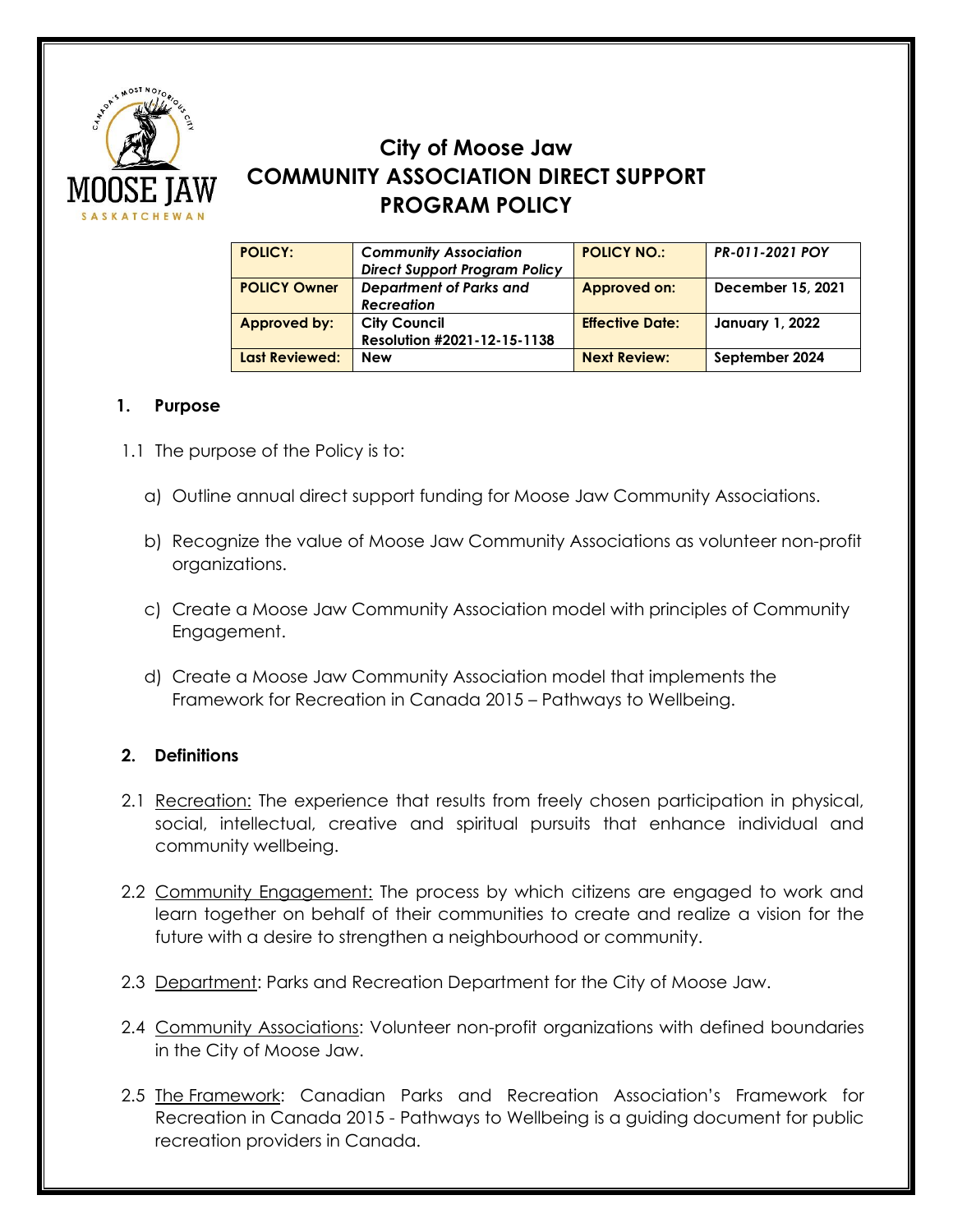2.6 Moose Jaw Community Association Directorate: Registered non-profit organization with membership of all Community Associations with a focus on City of Moose Jaw programs.

#### **3. Scope**

- 3.1 Building a strong community with vital organizations requires an environment where people feel valued and safe, cultural diversity is respected, people participate in social activities, and they can live with dignity.
- 3.2 The Framework includes the goal of Recreation Capacity to ensure the continued growth and sustainability of the recreation field. Volunteers in recreation make an impressive contribution to community cohesiveness, society, and the economy. Volunteers need to be valued, trained, and supported as an essential part of the delivery of recreational experiences in Moose Jaw.
- 3.3 Principles of building a stronger community include;
- a) The desire to strengthen a neighbourhood or community is strongest in the people who live, work and play there. Organizations of neighbourhood residents are best able to implement community-driven solutions and flexible programming to meet the needs of the residents;
- b) Community-based organizations play a vital role in enhancing the quality of life and sense of belonging and identity for residents in neighbourhoods;
- c) Establishing, building, and sustaining community relationships, both individually and organizationally, is essential to creating quality engagement;
- d) Volunteers are vital to the delivery of neighbourhood-based programs and activities that advance social change;
- e) Strengthening community-based organizations and their volunteers builds capacity within the community to address a broad range of issues, with a direct impact on quality of life.

#### **4. Guidelines**

- 4.1 Annual Funding of \$5,000 will be issued to each Community Association for items such as, insurance, community engagement, volunteer engagement, training, community clean-ups and neighbourhood initiatives. To receive Annual Funding the following conditions must be met:
	- a) Remain an active Non-Profit Incorporation as per the Non-profit Corporations Act, 1995;
	- b) Submit a copy of the Annual Entity Profile Report;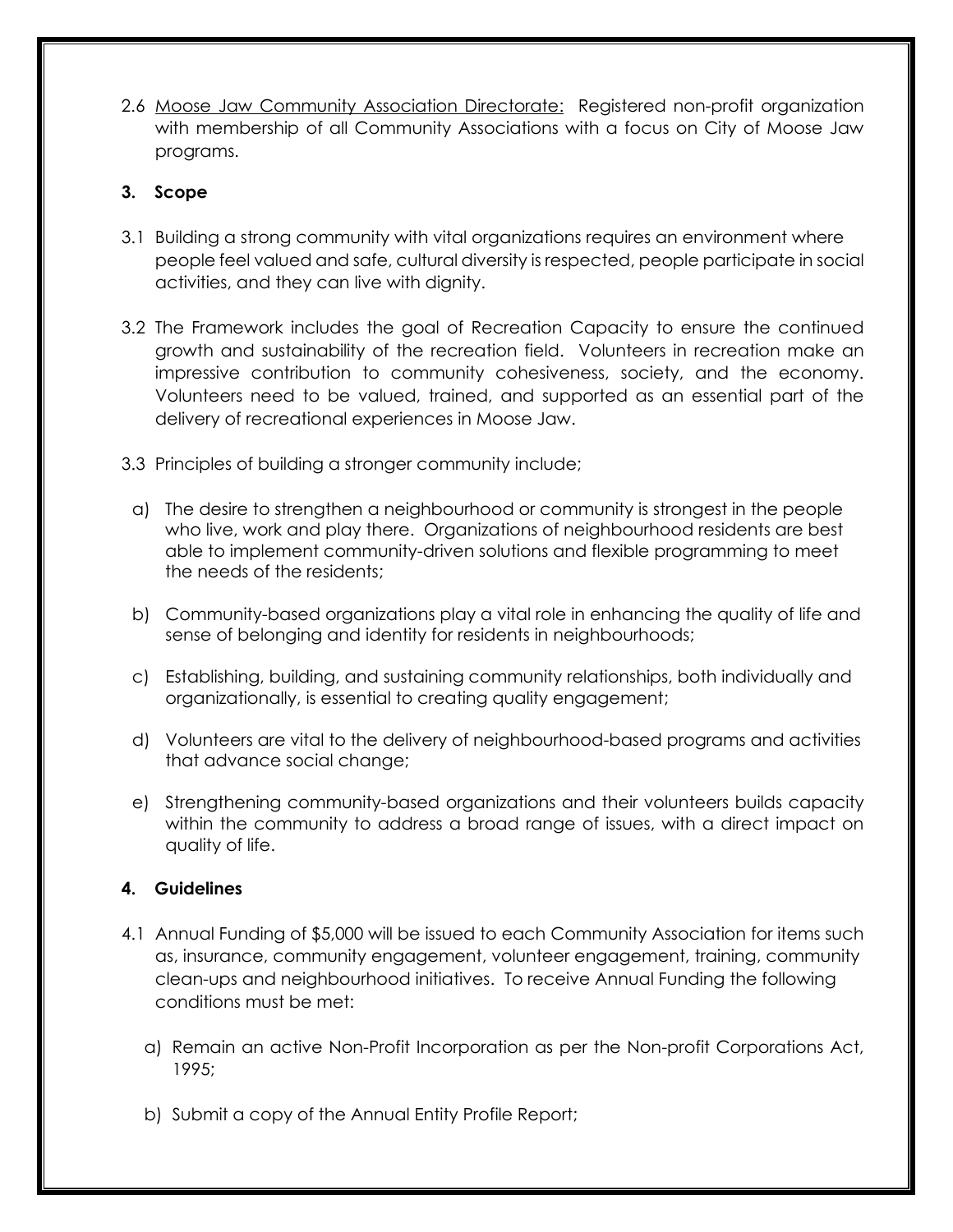- c) Participate in the Moose Jaw Community Association Directorate;
- d) Submit a year-end financial statement.
- 4.2 In addition to Annual Funding, \$4,000 will be issued to support one (1) or more special initiatives to a maximum of \$4,000/year. Example of special initiatives may include but no limited to;
	- a) Capital projects;
	- b) Outdoor rink maintenance of Priority 2 or 3 Outdoor Rinks (Kinfield, Clark Gillies Wood Lily, Westheath, VLA, West Park, Elgin Park or Henleaze) in which an Agreement is required with the City of Moose Jaw;
	- c) Neighbourhood special events;
	- d) Additional insurance requirements; and
	- e) Community engagement surveys or needs assessments.

#### **5. Procedure**

October 15

Community Association's will submit their Direct Support Program application for annual funding and special initiatives for the upcoming year from January – December.

Mid January Half of funding will be paid.

March 31 Follow-up reports due for the previous year of January – December.

Mid June Second half of funding will be paid based on follow-up reporting requirements.

An agreement will be created based on approved funding and applications.

## **6. Responsibilities**

- 6.1 City Council is responsible for:
	- a) Approval of the policy, budget and all amendments.
- 6.2 Parks and Recreation Department is responsible for:
	- a) Approval of annual and special initiative funding;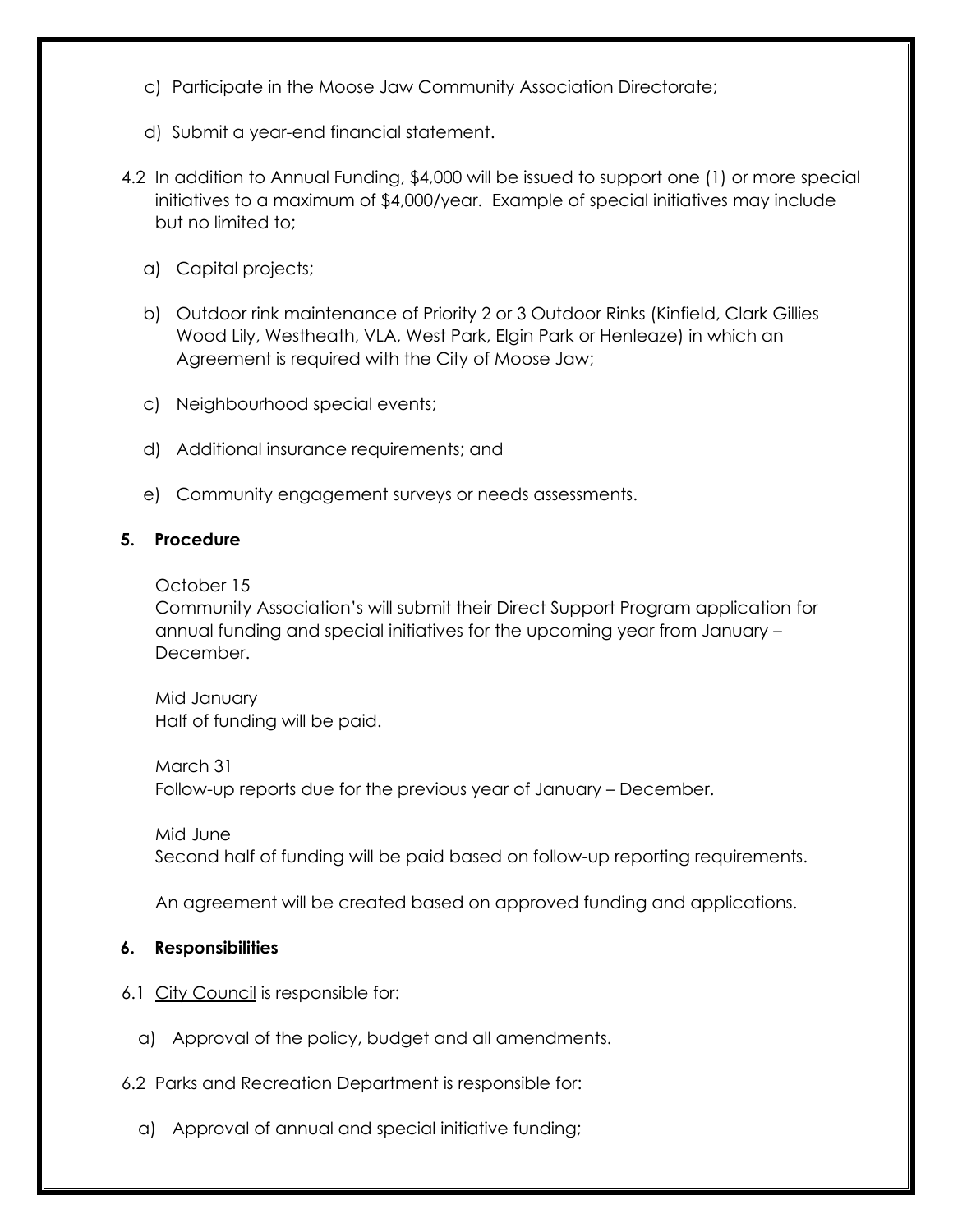- b) Auditing follow-up reports;
- c) Attending Community Association's meetings for support and;
- d) Executing Agreements.
- 6.3 Community Associations are responsible for:
	- a) All costs related to programs and special event initiatives; and
	- b) Completing follow-up reports.

| <b>APPROVED</b>                  |  |
|----------------------------------|--|
| <b>City Manager's Signature:</b> |  |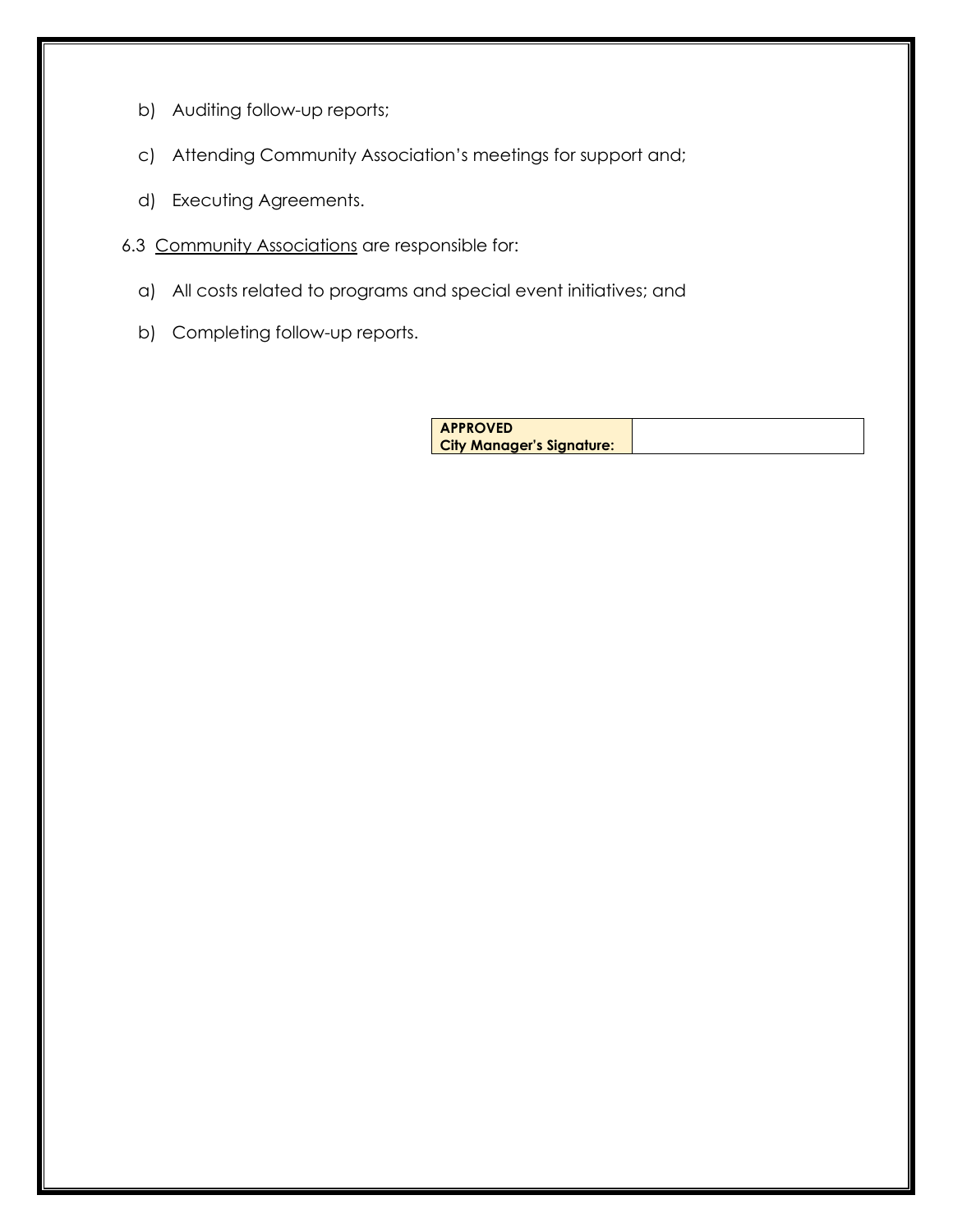| <b>APORIS MOST NO.</b><br><b>MOOSE JAW</b><br>SASKATCHEWAN | <b>City Moose Jaw</b><br><b>Moose Jaw Community Association</b><br><b>Direct Support Program Application</b>                                                                                                                                                                                                                       |
|------------------------------------------------------------|------------------------------------------------------------------------------------------------------------------------------------------------------------------------------------------------------------------------------------------------------------------------------------------------------------------------------------|
| <b>Contact Person:</b>                                     | <u> 1989 - Jan Barnett, fransk politiker (d. 1989)</u>                                                                                                                                                                                                                                                                             |
| Primary phone:                                             | $\begin{pmatrix} 0 & 0 & 0 \\ 0 & 0 & 0 \\ 0 & 0 & 0 \\ 0 & 0 & 0 \\ 0 & 0 & 0 \\ 0 & 0 & 0 \\ 0 & 0 & 0 \\ 0 & 0 & 0 \\ 0 & 0 & 0 \\ 0 & 0 & 0 \\ 0 & 0 & 0 \\ 0 & 0 & 0 \\ 0 & 0 & 0 \\ 0 & 0 & 0 \\ 0 & 0 & 0 & 0 \\ 0 & 0 & 0 & 0 \\ 0 & 0 & 0 & 0 \\ 0 & 0 & 0 & 0 & 0 \\ 0 & 0 & 0 & 0 & 0 \\ 0 & 0 & 0 & 0 & 0 \\ 0 & 0 & $ |
| <b>Street Address:</b>                                     |                                                                                                                                                                                                                                                                                                                                    |
| City:                                                      | <u> Alexandria de la contexta de la contexta de la contexta de la contexta de la contexta de la contexta de la c</u>                                                                                                                                                                                                               |
| Province:                                                  | <u> 1989 - Jan Salaman, masjid al-</u>                                                                                                                                                                                                                                                                                             |
| E-mail:                                                    |                                                                                                                                                                                                                                                                                                                                    |

## **Annual Funding Application \$5,000**

Please highlight the goals and activities of your Association for the upcoming year.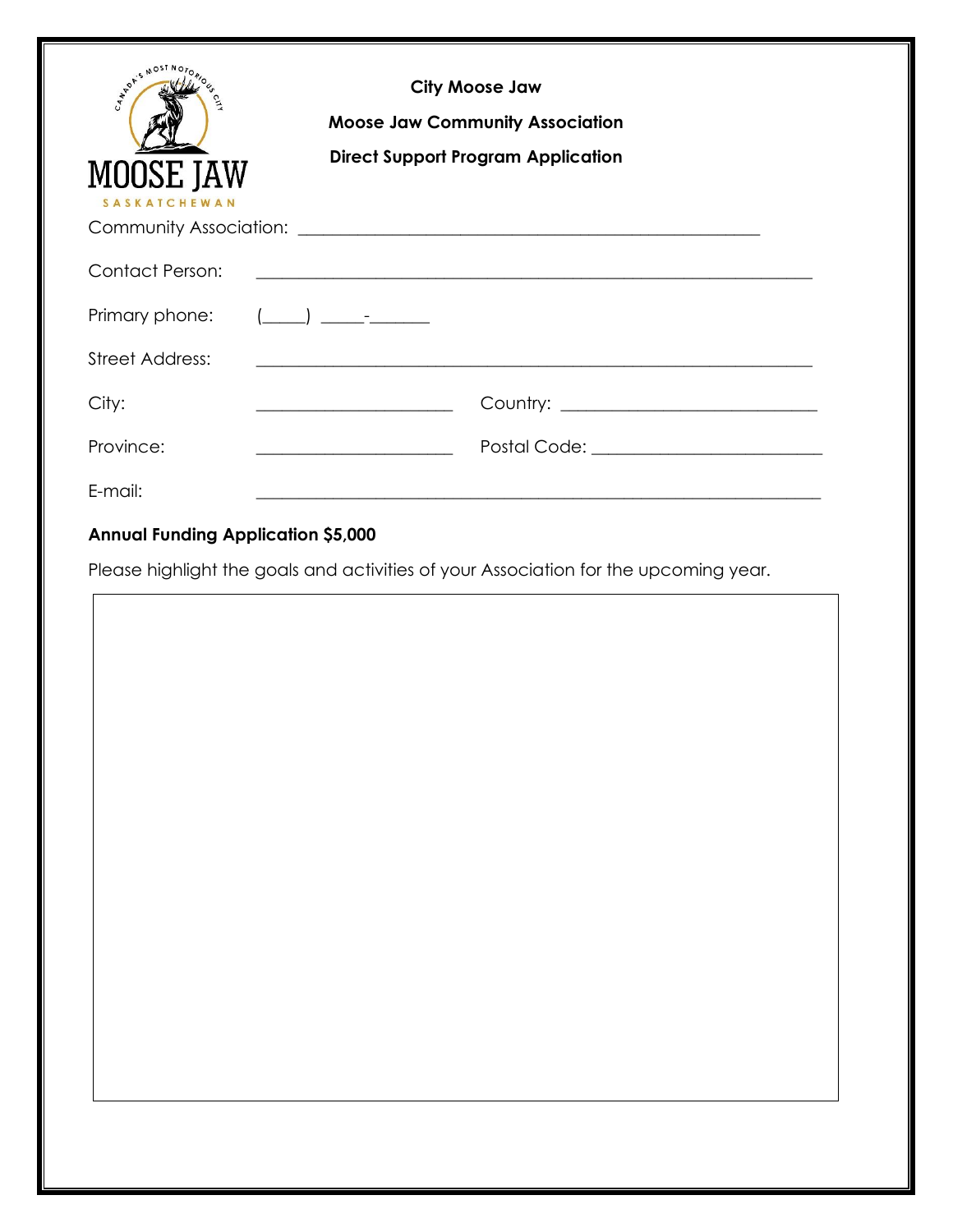#### **Annual Funding Application \$5,000**

Does your annual funding support the Framework for Recreation in Canada Priorities? Please check all that apply and describe how?

□ Active Living □ Inclusion & Access □ Connecting People & Nature

□ Providing Supportive Environments □ Building Recreation Capacity

Please outline your tentative budget. Please be as detailed as possible. If there is insufficient room, please include more information on a separate sheet.

| <b>Revenues</b>     |         | <b>Expenses</b>        |                |
|---------------------|---------|------------------------|----------------|
| Registrations       | \$      | Staffing               | \$             |
| Self Help           | \$      | Promotion              | $\frac{1}{2}$  |
| Annual Funding      | \$5,000 | <b>Facility Rental</b> | $\frac{1}{2}$  |
| <b>Other Grants</b> | \$      | Equipment              | \$             |
| Sponsorship         | \$      | Insurance:             | $\updownarrow$ |
| Other:              | \$      | Other:                 | $\frac{1}{2}$  |
| Other:              | \$      | Other:                 | \$             |
| Other:              | \$      | Other:                 | $\frac{1}{2}$  |
| Other:              | \$      | Other:                 | $\frac{1}{2}$  |
| <b>TOTAL</b>        | \$      | <b>TOTAL</b>           | $\varsigma$    |

The following documents are enclosed.

□ Annual Entity Profile Report

□ Year-end financial statement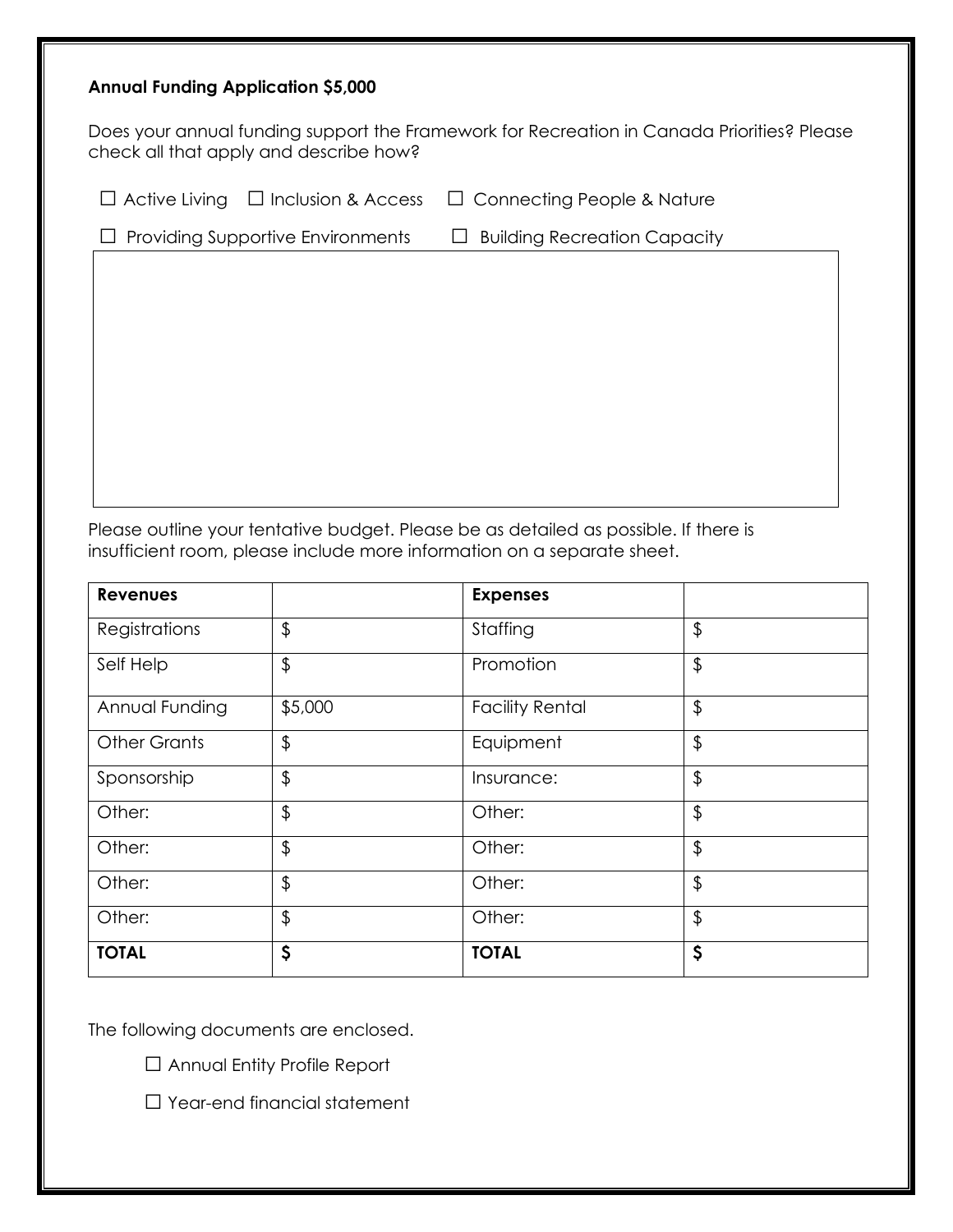Special Initiative (s) Program Description

Does your project support the Framework for Recreation in Canada Priorities? Please check all that apply.

□ Active Living □ Inclusion & Access □ Connecting People & Nature

□ Providing Supportive Environments □ Building Recreation Capacity

Please outline your tentative budget. Please be as detailed as possible. If there is insufficient room, please include more information on a separate sheet.

| <b>Revenues</b>                             |               | <b>Expenses</b>        |               |
|---------------------------------------------|---------------|------------------------|---------------|
| Registrations                               | \$            | Staffing               | \$            |
| Self Help                                   | $\frac{1}{2}$ | Promotion              | $\frac{1}{2}$ |
| Special Initiative<br>Funding (max \$4,000) | $\frac{1}{2}$ | <b>Facility Rental</b> | $\frac{1}{2}$ |
| <b>Other Grants</b>                         | $\frac{1}{2}$ | Equipment              | $\frac{1}{2}$ |
| Sponsorship                                 | $\frac{1}{2}$ | Insurance              | $\frac{1}{2}$ |
| Other:                                      | $\frac{1}{2}$ | Other:                 | $\frac{1}{2}$ |
| Other:                                      | \$            | Other:                 | \$            |
| Other:                                      | $\frac{1}{2}$ | Other:                 | $\frac{1}{2}$ |
| Other:                                      | $\frac{1}{2}$ | Other:                 | $\frac{1}{2}$ |
| <b>TOTAL</b>                                | $\varsigma$   | <b>TOTAL</b>           | Ş             |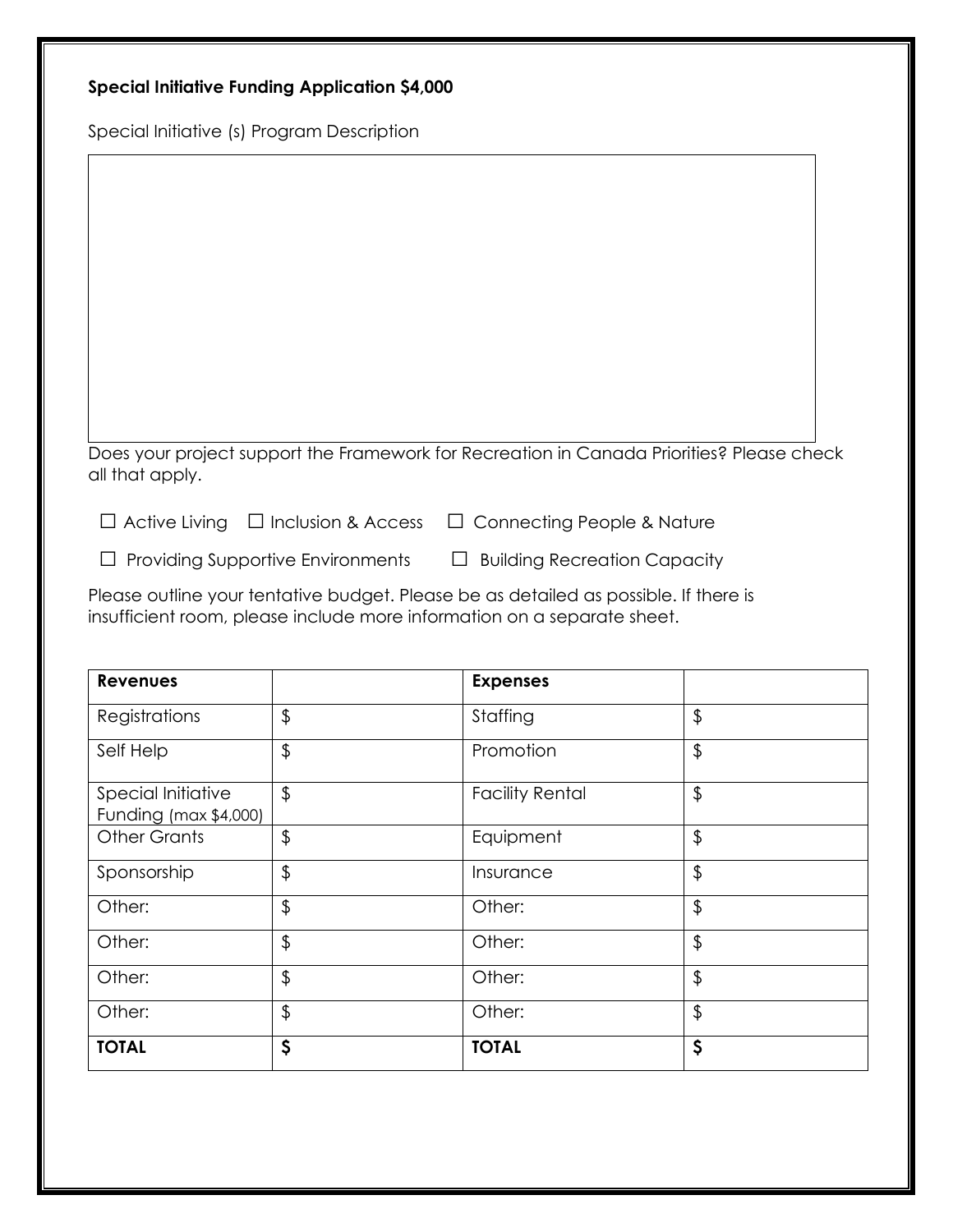| MARIANOST N<br><b>MOOSE JAW</b><br><b>KATCHEWAN</b> | <b>City Moose Jaw</b><br><b>Moose Jaw Community Association</b><br>Direct Support Program Follow-up Report |
|-----------------------------------------------------|------------------------------------------------------------------------------------------------------------|
| <b>Contact Person:</b>                              |                                                                                                            |
| Primary phone:                                      | $(\_\_)$ $\_\_$                                                                                            |
| <b>Street Address:</b>                              |                                                                                                            |
| City:                                               | <u> 1989 - Johann Barn, mars eta bainar eta idazlea (</u>                                                  |
| Province:                                           |                                                                                                            |
| E-mail:                                             |                                                                                                            |
|                                                     | Please highlight the activities of your Association and how you measured your success.                     |
|                                                     |                                                                                                            |
|                                                     |                                                                                                            |
|                                                     |                                                                                                            |
|                                                     |                                                                                                            |
|                                                     |                                                                                                            |
|                                                     |                                                                                                            |
|                                                     |                                                                                                            |
|                                                     |                                                                                                            |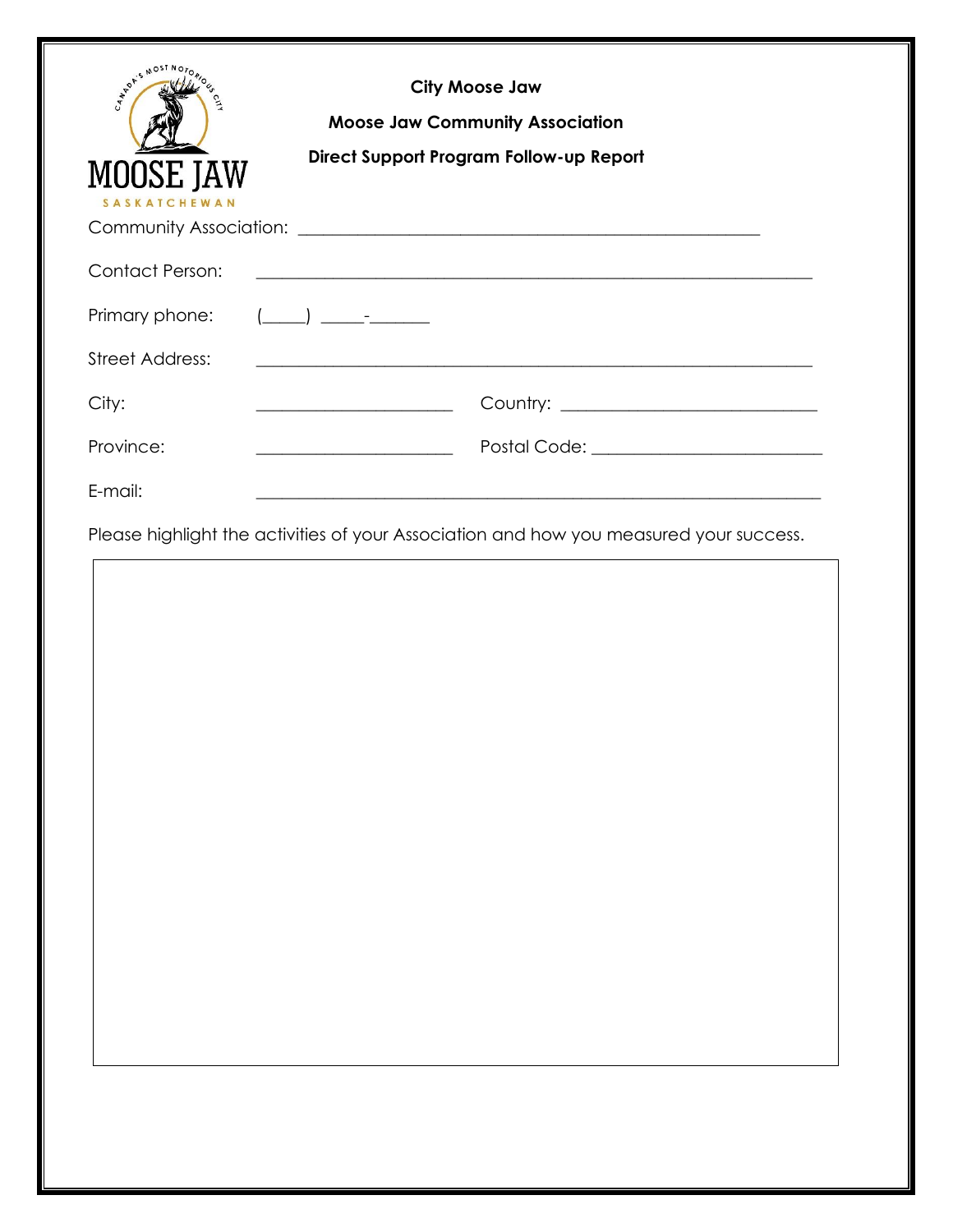Outline how your project support the Framework for Recreation in Canada Priorities which include:

- Active Living
- Inclusion & Access
- Connecting People & Nature
- Providing Supportive Environments
- Building Recreation Capacity